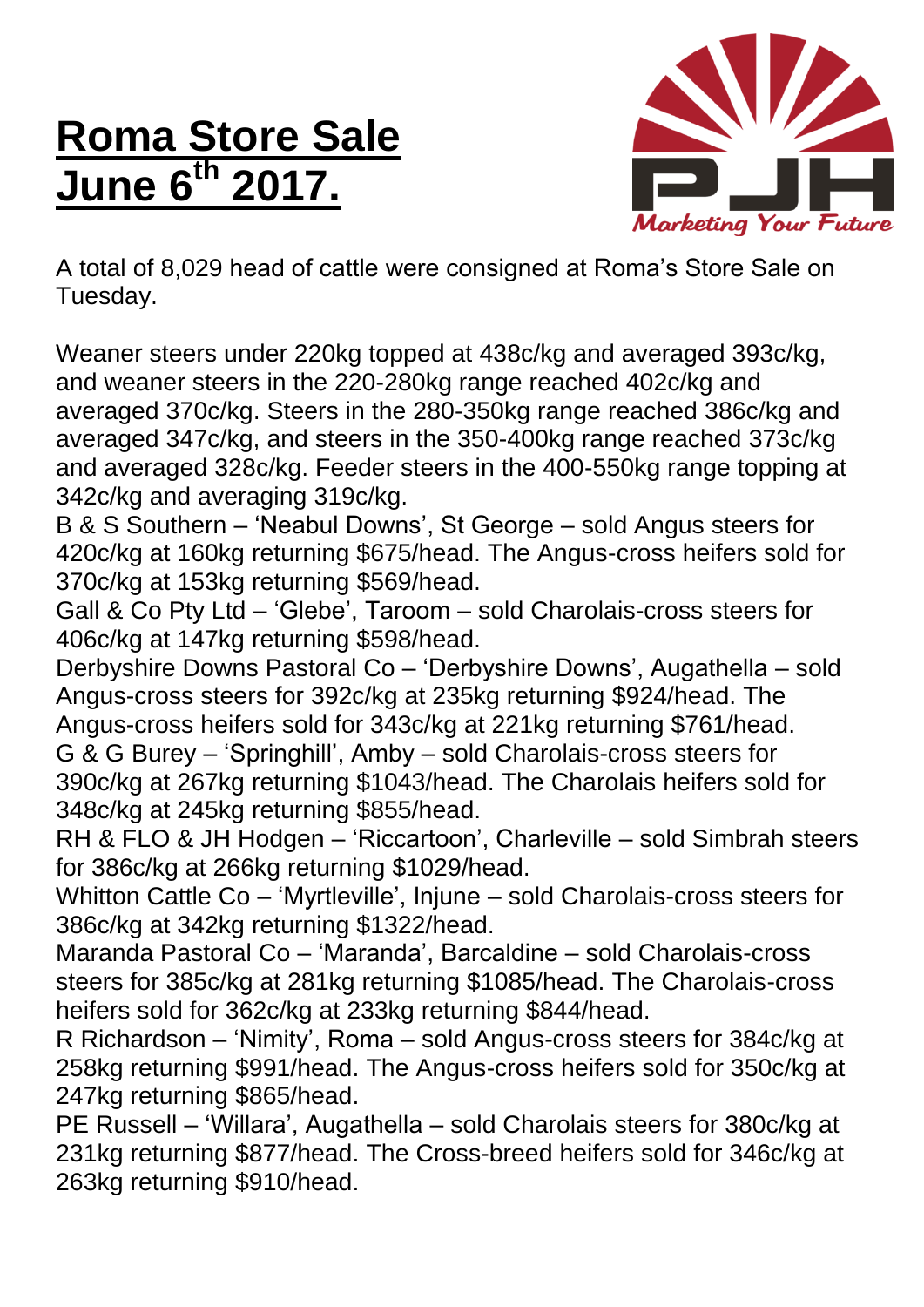J Russell – 'Culbara', Roma – sold Angus-cross steers for 380c/kg at 246kg returning \$936/head. The Angus heifers sold at 335c/kg at 251kg returning \$842/head.

Mayne Pastoral – 'Coolamon', Dulacca – sold Santa-cross steers for 368c/kg at 271kg returning \$997/head. The Santa-cross heifers sold for 360c/kg at 222kg returning \$801/head.

AC & K Day – 'Jaccondoll', Barcaldine – sold Charolais steers for 350c/kg at 330kg returning \$1156/head.

M & NE McKay - 'Macwood', St George – sold Santa steers for 350c/kg at 269kg returning \$942/head.

S Jukes – 'Armadilla', Morven – sold Santa steers for 350c/kg at 337kg returning \$1181/head.

GA & MA & SA Maunder – 'Macarra', Wallumbilla – sold Angus-cross steers for 346c/kg at 381kg returning \$1321/head.

Killarney Park Grazing – 'Killarney Park', Tambo – sold Santa steers for 343c/kg at 388kg returning \$1333/head. The Santa heifers sold for 310c/kg at 438kg returning \$1357/head.

BJ McCabe – 'Myall Hill', Roma – sold Charolais-cross steers for 342c/kg at 344kg returning \$1179/head. The Charolais-cross heifers sold for 332c/kg at 337kg returning \$1119/head.

Doce Pty Ltd – 'Spring Water', Injune – sold Droughtmaster steers for 334c/kg at 446kg returning \$1490/head.

JH & EM & NJ McEwan – 'Wyoming', Roma – sold Cross-breed steers for 332c/kg at 453kg returning \$1461/head.

Heifers under 220kg topped at 380c/kg and averaged 348c/kg, while heifers in the 220-280kg range topped at 366c/kg and averaged 332c/kg. Heifers in the 280-350kg range topped at 356c/kg, averaging 293c/kg. Heifers in the 350-450kg range topped at 324c/kg and averaged 281c/kg. BM & ND Bauer – 'Arlington', Augathella – sold Charolais heifers for 366c/kg at 241kg returning \$885/head.

Gall & Co Pty Ltd – 'Glebe', Taroom – sold Charolais-cross heifers for 364c/kg at 192kg returning \$699/head.

Killarney Park Grazing – 'Killarney Park', Tambo – sold Santa heifers for 360c/kg at 175kg returning \$631/head.

## *PJH sell 5 th position next week.*